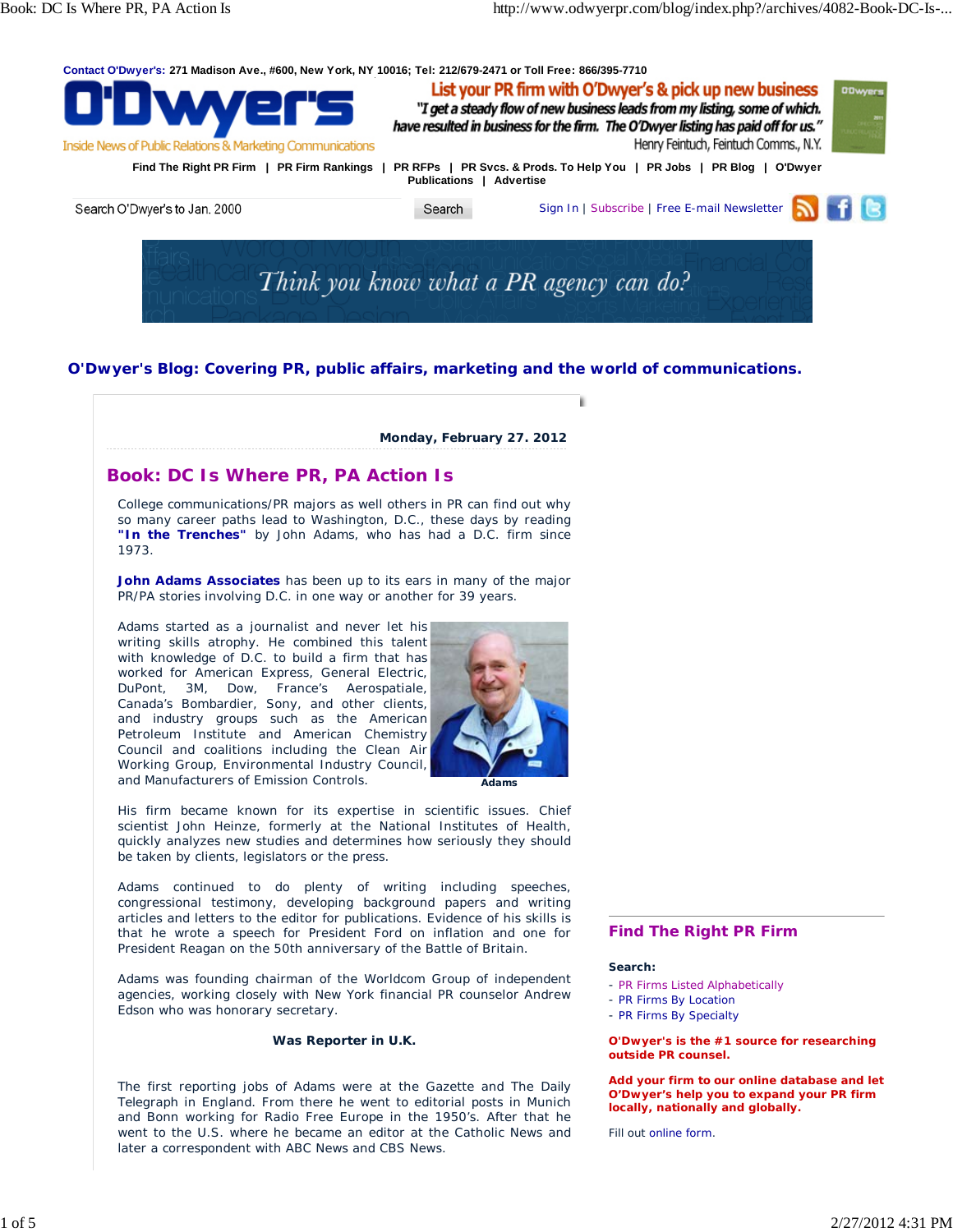

Before launching his writing career, Adams served a required two years with the British army. He found himself at the age of 20 in 1951 fighting against the Chinese in the Korean War. He received head and back injuries from an exploding shell in one of the battles and was captured. He and about 20 prisoners, only "loosely guarded," managed to escape in the dark by working their way through a minefield that they had laid down only a few days previously.

#### **From Telegraph to RFE to U.S.**

Adams jumped from the Telegraph to Radio Free Europe by answering an ad in a trade paper looking for an editor. That led to the job at the Catholic News in New York because his immediate boss at RFE was Bill Fanning who had become editor of that paper. Adams had spent seven years in Germany and felt that was "enough."

A key career move by Adams was offering to be a correspondent in Africa after several priests and nuns were killed in the Belgian Congo. He became the only reporter there for the Catholic press. His stories drew the attention of ABC which resulted in a full-time job from ABC at twice the salary when he returned to New York.

"I found myself flying to the 1964 Republican convention in San Francisco," he wrote. "For me, a new era had begun."

However, the ABC job ended abruptly in November of that year once the election was over. Adams was quickly recruited by CBS but that job didn't last too long, either. Next job was at the Congressional Quarterly which was planning a broadcast service. CQ decided after six months it didn't want such a service and Adams took his first PR post—with the Investment Company Institute.

This did not hold his interest too long because ICI was dominated by government lawyers. Adams found his biggest challenge was to "stay awake during the long silent afternoons."

A neighbor tipped him off to a post with the U.S. Price Commission which was battling inflation in the 1970s. He became director of the Office of PA in the Executive Office of President Nixon, working on the Nixon's controversial price control program. That job ended when the Administration deemed the program a success since inflation dipped to 3%.

#### **Staff Had Government, Political Backgrounds**

Adams opened his own firm in 1973 with people from government and political jobs. None had ever worked in PR. Three co-workers from the Price Commission soon joined him.

Here's how Adams views D.C. "It's a place where people come with their problems, where they want policies or regulations changed. It's not the exciting mecca of advertising, PR and marketing of consumer goods that one finds in New York, Chicago, Los Angeles, London or Paris…our activities are best described as government relations, PA or issues management, or simply, consulting."

Adams cites the many successful people who had tours at his firm including intern Debbie DiMaio. She landed a job as an associate producer with a morning show in Baltimore hosted by Oprah Winfrey. Adams says that when DiMaio later got a job at ABC-TV's Channel 7 in Chicago she convinced the station to hire Winfrey for the station's morning show, "AM Chicago." In less than a year the show went from



Order PR's #1 Directory!



# **O'Dwyer's PR Magazine**



Feb. '12 Environmental PR & PA Magazine Magazine

**O'Dwyer's magazine, now in its 26th year, is the #1 publication for PR and marketing communications pros**....Subscribe today

Each month, a different area of PR is examined. If you'd like to submit a profile of your firm, contact editor jon.gingerich@odwyerpr.com or you can use our online form.

#### **2012 Editorial Calendar:**

January, *PR Buyer's Guide/Crisis Comms.* February, *Environmental PR & Public Affairs* March, *Food & Beverage PR* April, *Broadcast Media Services & Social Media PR* May, *PR Firm Rankings* June, *Multicultural/Diversity PR* July, *Travel & Tourism PR* August, *Prof. Svcs. PR & Financial/Investor Rels.* September, *Beauty & Fashion PR* October, *Healthcare & Medical PR* November: *Technology PR* December: *Sports & Entertainment PR*